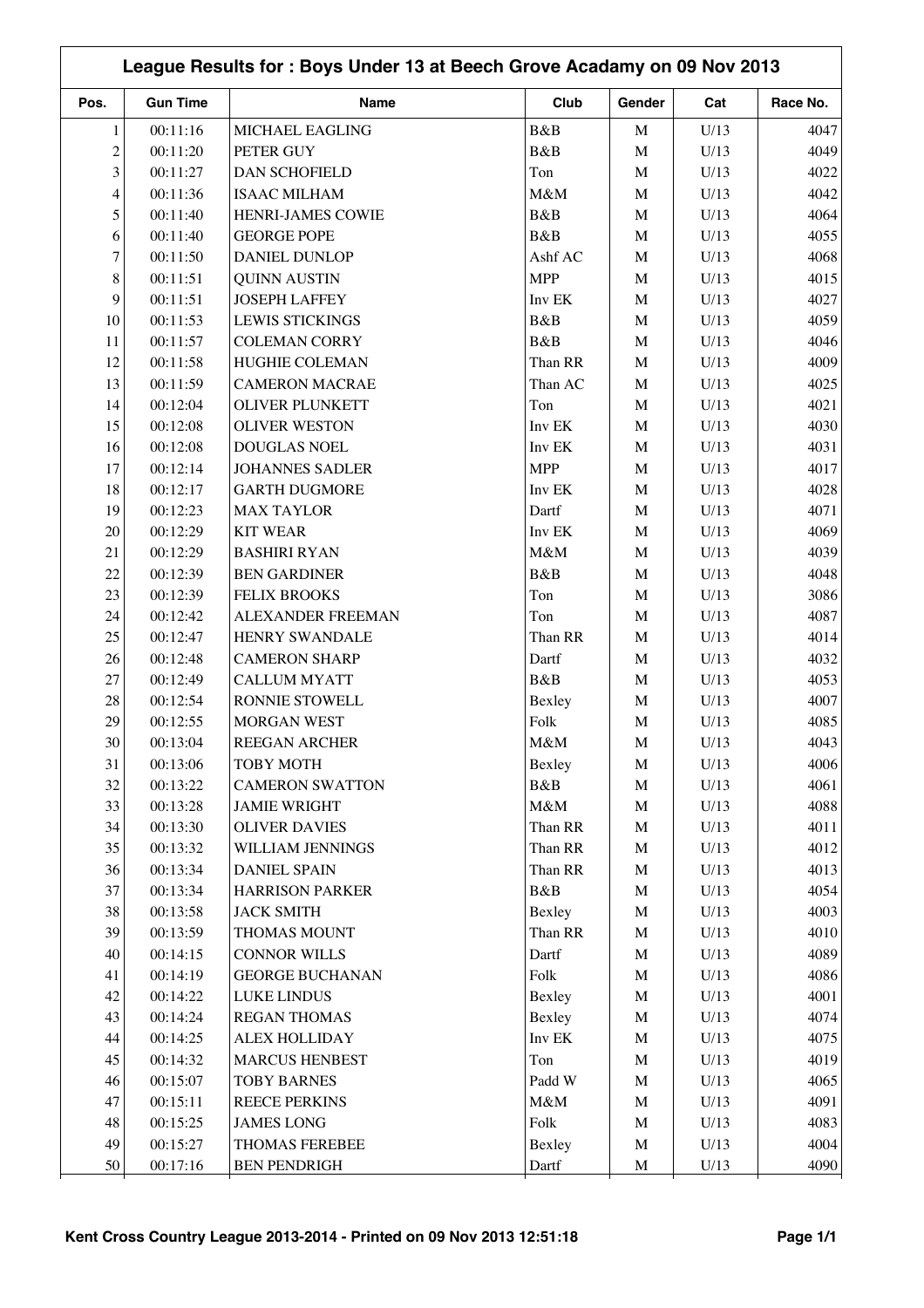|                | League Results for: Boys Under 15 at Beech Grove Acadamy on 09 Nov 2013 |                              |            |             |      |          |  |  |
|----------------|-------------------------------------------------------------------------|------------------------------|------------|-------------|------|----------|--|--|
| Pos.           | <b>Gun Time</b>                                                         | <b>Name</b>                  | Club       | Gender      | Cat  | Race No. |  |  |
| $\mathbf{1}$   | 00:13:42                                                                | ALASDAIR KINLOCH             | Ton        | $\mathbf M$ | U/15 | 3022     |  |  |
| $\overline{c}$ | 00:14:05                                                                | <b>JAMIE GOODGE</b>          | Ton        | $\mathbf M$ | U/15 | 3019     |  |  |
| 3              | 00:14:28                                                                | <b>JAKE BERRY</b>            | M&M        | $\mathbf M$ | U/15 | 3051     |  |  |
| 4              | 00:14:58                                                                | <b>MARCO ARCURI</b>          | B&B        | $\mathbf M$ | U/15 | 3065     |  |  |
| 5              | 00:15:00                                                                | <b>ALEX WILTSHIRE</b>        | B&B        | $\mathbf M$ | U/15 | 3081     |  |  |
| 6              | 00:15:01                                                                | <b>CHARLIE DAVIS</b>         | B&B        | $\mathbf M$ | U/15 | 3070     |  |  |
| 7              | 00:15:10                                                                | <b>SCOTT ROWATT</b>          | Ton        | $\mathbf M$ | U/15 | 3028     |  |  |
| 8              | 00:15:11                                                                | <b>OLIVER DUNN</b>           | Ton        | $\mathbf M$ | U/15 | 3018     |  |  |
| 9              | 00:15:14                                                                | <b>HARRY JARVIS</b>          | Bexley     | $\mathbf M$ | U/15 | 3008     |  |  |
| 10             | 00:15:27                                                                | <b>JOSH DAVIDSON</b>         | B&B        | $\mathbf M$ | U/15 | 3069     |  |  |
| 11             | 00:15:45                                                                | <b>BAYLEY MASSEY</b>         | Camb H     | $\mathbf M$ | U/15 | 3041     |  |  |
| 12             | 00:15:48                                                                | <b>BRIAN KOPPSCHALL</b>      | <b>BGA</b> | $\mathbf M$ | U/15 | 3002     |  |  |
| 13             | 00:15:54                                                                | <b>SEAN KURTZ</b>            | <b>BGA</b> | $\mathbf M$ | U/15 | 3003     |  |  |
| 14             | 00:15:59                                                                | TRIN BRISLEY                 | Folk       | $\mathbf M$ | U/15 | 3090     |  |  |
| 15             | 00:16:01                                                                | <b>SIMEON BARTH</b>          | <b>BGA</b> | $\mathbf M$ | U/15 | 3001     |  |  |
| 16             | 00:16:01                                                                | <b>BEDE PITCAIRN-KNOWLES</b> | Ton        | $\mathbf M$ | U/15 | 3026     |  |  |
| 17             | 00:16:05                                                                | <b>OWEN FEATHERSTONE</b>     | M&M        | $\mathbf M$ | U/15 | 3050     |  |  |
| 18             | 00:16:09                                                                | <b>FLYNN HOPE</b>            | M&M        | $\mathbf M$ | U/15 | 3062     |  |  |
| 19             | 00:16:11                                                                | <b>CALLUM BROOKS</b>         | M&M        | $\mathbf M$ | U/15 | 3052     |  |  |
| 20             | 00:16:16                                                                | <b>ISAAC POTTS</b>           | <b>BGA</b> | $\mathbf M$ | U/15 | 3005     |  |  |
| 21             | 00:16:20                                                                | <b>ARTHUR CAREY</b>          | B&B        | $\mathbf M$ | U/15 | 3068     |  |  |
| 22             | 00:16:26                                                                | <b>ADAM WHEATON</b>          | M&M        | $\mathbf M$ | U/15 | 3057     |  |  |
| 23             | 00:16:28                                                                | <b>HARRY YOUNG</b>           | Padd W     | $\mathbf M$ | U/15 | 3084     |  |  |
| 24             | 00:16:31                                                                | TOM PLATTS                   | Inv EK     | $\mathbf M$ | U/15 | 3093     |  |  |
| 25             | 00:16:32                                                                | <b>BRANDON LAW</b>           | Folk       | $\mathbf M$ | U/15 | 3044     |  |  |
| 26             | 00:16:36                                                                | <b>MARLEY GODDEN</b>         | M&M        | $\mathbf M$ | U/15 | 3085     |  |  |
| 27             | 00:16:37                                                                | <b>JACK PAYTON</b>           | M&M        | $\mathbf M$ | U/15 | 3060     |  |  |
| 28             | 00:16:38                                                                | WILLIAM MILHAM               | M&M        | $\mathbf M$ | U/15 | 3061     |  |  |
| 29             | 00:16:40                                                                | <b>SE-JUNE OH</b>            | <b>BGA</b> | $\mathbf M$ | U/15 | 3004     |  |  |
| $30\,$         | 00:16:40                                                                | FRANK SCRIVENER              | B&B        | $\mathbf M$ | U/15 | 3078     |  |  |
| 31             | 00:16:48                                                                | <b>JOSEPH WEBB</b>           | M&M        | $\mathbf M$ | U/15 | 3056     |  |  |
| 32             | 00:16:51                                                                | <b>ALFIE GRAFTON</b>         | Than RR    | $\mathbf M$ | U/15 | 3014     |  |  |
| 33             | 00:16:59                                                                | <b>CHARLIE SCRIVENER</b>     | B&B        | $\mathbf M$ | U/15 | 3077     |  |  |
| 34             | 00:17:09                                                                | MICHAEL KELLY                | Inv EK     | $\mathbf M$ | U/15 | 3094     |  |  |
| 35             | 00:17:24                                                                | <b>CALUM LAING</b>           | Ton        | $\mathbf M$ | U/15 | 3023     |  |  |
| 36             | 00:17:31                                                                | ROBERT LAWRENCE              | Bexley     | $\mathbf M$ | U/15 | 3006     |  |  |
| 37             | 00:17:32                                                                | <b>SAM CRICK</b>             | Ton        | $\mathbf M$ | U/15 | 3049     |  |  |
| 38             | 00:17:33                                                                | <b>MARSHALL SMITH</b>        | Ashf AC    | M           | U/15 | 3088     |  |  |
| 39             | 00:17:40                                                                | <b>SCOTT BULMER</b>          | B&B        | $\mathbf M$ | U/15 | 3067     |  |  |
| 40             | 00:17:47                                                                | <b>DILLON KATTAH</b>         | Inv EK     | $\mathbf M$ | U/15 | 3092     |  |  |
| 41             | 00:18:44                                                                | <b>AARON ROWLAND</b>         | Padd W     | $\mathbf M$ | U/15 | 3083     |  |  |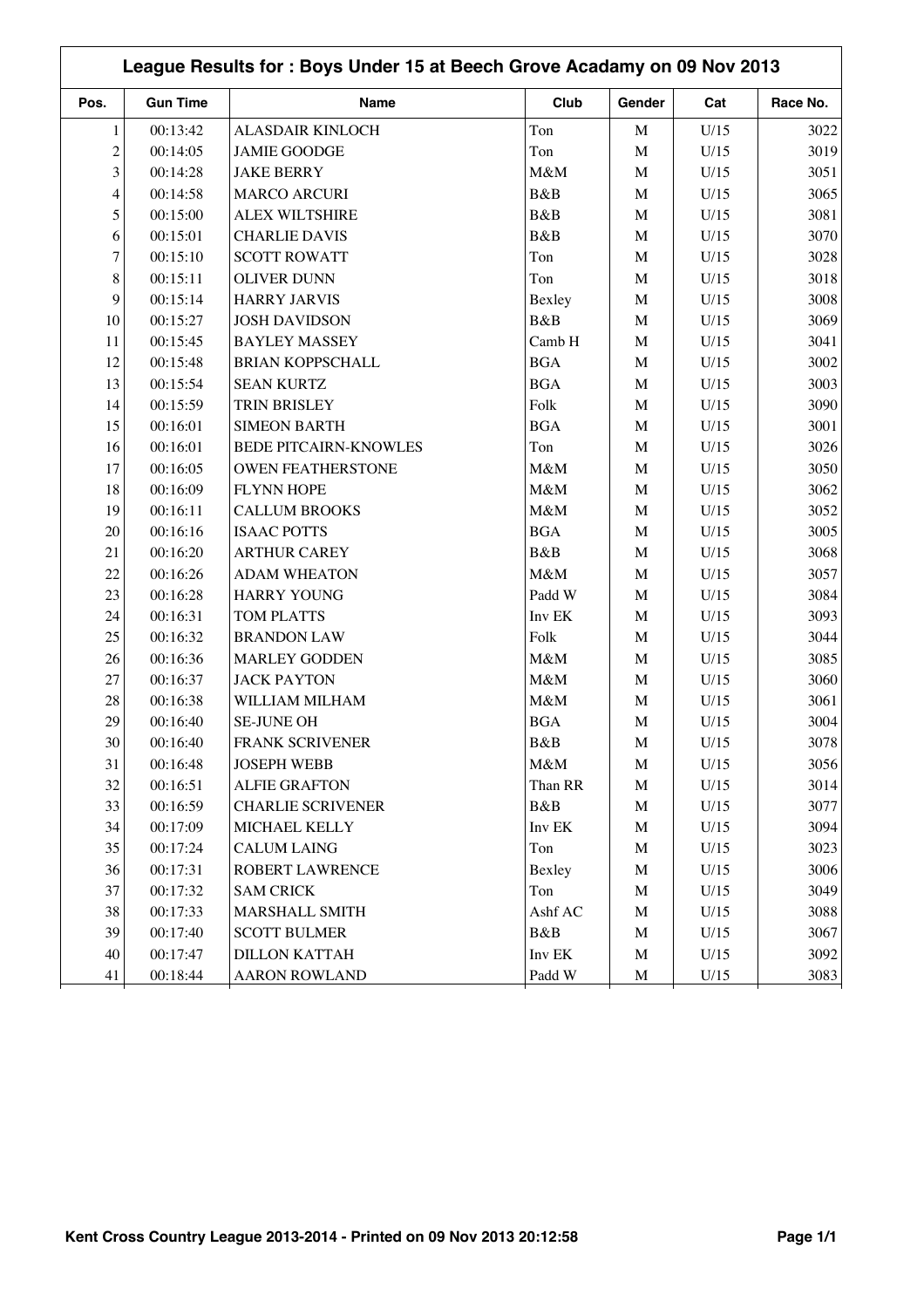|                | League Results for: Girls Under 13 at Beech Grove Acadamy on 09 Nov 2013 |                           |                |                           |      |          |  |
|----------------|--------------------------------------------------------------------------|---------------------------|----------------|---------------------------|------|----------|--|
| Pos.           | <b>Gun Time</b>                                                          | Name                      | Club           | Gender                    | Cat  | Race No. |  |
| $\mathbf{1}$   | 00:10:14                                                                 | <b>MILLIE SMITH</b>       | B&B            | ${\bf F}$                 | U/13 | 9052     |  |
| $\overline{c}$ | 00:10:22                                                                 | <b>ELIZABETH MILLER</b>   | Ton            | F                         | U/13 | 9085     |  |
| 3              | 00:10:23                                                                 | <b>KATIE BURGESS</b>      | Ton            | F                         | U/13 | 9029     |  |
| 4              | 00:10:25                                                                 | <b>ELLEN CROMBIE</b>      | Ton            | F                         | U/13 | 9032     |  |
| 5              | 00:10:41                                                                 | <b>SALLY PALMER</b>       | Ton            | ${\rm F}$                 | U/13 | 9038     |  |
| 6              | 00:10:48                                                                 | STEPHANIE TAYLOR          | B&B            | F                         | U/13 | 9055     |  |
| $\overline{7}$ | 00:10:57                                                                 | <b>ANNABEL FIELD</b>      | Bexley         | ${\rm F}$                 | U/13 | 9002     |  |
| $8\,$          | 00:11:00                                                                 | <b>EMILIE PENLINGTON</b>  | <b>B&amp;B</b> | F                         | U/13 | 9063     |  |
| 9              | 00:11:02                                                                 | <b>ESTHER LAFFEY</b>      | Inv EK         | ${\rm F}$                 | U/13 | 9047     |  |
| 10             | 00:11:04                                                                 | <b>BETH WILLIAMS</b>      | Than RR        | F                         | U/13 | 9019     |  |
| 11             | 00:11:06                                                                 | <b>ABIGAIL JOHNSTONE</b>  | Ton            | ${\rm F}$                 | U/13 | 9035     |  |
| 12             | 00:11:10                                                                 | STEPHANIE PUXTY           | Ton            | F                         | U/13 | 9039     |  |
| 13             | 00:11:12                                                                 | <b>EMILY BEWSHER</b>      | M&M            | ${\rm F}$                 | U/13 | 9006     |  |
| 14             | 00:11:12                                                                 | <b>GRACE SCOPES</b>       | B&B            | $\overline{F}$            | U/13 | 9056     |  |
| 15             | 00:11:13                                                                 | <b>EMILY FEATHERSTONE</b> | M&M            | F                         | U/13 | 9010     |  |
| 16             | 00:11:16                                                                 | <b>IMOGEN ELLIS</b>       | Ton            | F                         | U/13 | 9033     |  |
| 17             | 00:11:17                                                                 | <b>LAURA PARISH</b>       | Inv EK         | F                         | U/13 | 8051     |  |
| 18             | 00:11:18                                                                 | <b>ALICE MOUNT</b>        | Inv EK         | F                         | U/13 | 9075     |  |
| 19             | 00:11:19                                                                 | <b>SHONA OLIVER</b>       | Camb H         | ${\rm F}$                 | U/13 | 9067     |  |
| 20             | 00:11:22                                                                 | <b>LAUREN GODDARD</b>     | B&B            | ${\rm F}$                 | U/13 | 9057     |  |
| 21             | 00:11:31                                                                 | <b>RUBY WAND</b>          | Bexley         | ${\rm F}$                 | U/13 | 9004     |  |
| 22             | 00:11:32                                                                 | <b>MAIA DAW</b>           | Folk           | F                         | U/13 | 9051     |  |
| 23             | 00:11:32                                                                 | <b>AMY PIPER</b>          | Than RR        | F                         | U/13 | 9021     |  |
| 24             | 00:11:36                                                                 | REBECCA HALES             | Than RR        | F                         | U/13 | 9017     |  |
| 25             | 00:11:43                                                                 | <b>KATIE BURTON</b>       | Than AC        | F                         | U/13 | 9043     |  |
| 26             | 00:11:44                                                                 | <b>CARY KWARAMBA</b>      | Dartf          | F                         | U/13 | 9026     |  |
| 27             | 00:11:47                                                                 | ALEXANDRA MILLARD         | Inv EK         | ${\rm F}$                 | U/13 | 9091     |  |
| 28             | 00:11:51                                                                 | <b>CAMILLE CERELY</b>     | Dartf          | ${\rm F}$                 | U/13 | 9024     |  |
| 29             | 00:11:54                                                                 | <b>IMOGEN ALLEN</b>       | Bexley         | F                         | U/13 | 9001     |  |
| $30\,$         | 00:11:55                                                                 | SOPHIA SMITH              | Inv EK         | ${\bf F}$                 | U/13 | 9089     |  |
| 31             | 00:12:02                                                                 | <b>ROBYN SHEARS</b>       | Than RR        | F                         | U/13 | 9086     |  |
| 32             | 00:12:03                                                                 | <b>LEXI GENTRY-POTTER</b> | $M\&M$         | $\boldsymbol{\mathrm{F}}$ | U/13 | 9012     |  |
| 33             | 00:12:20                                                                 | <b>ISABELLE BRIDGE</b>    | B&B            | ${\bf F}$                 | U/13 | 9059     |  |
| 34             | 00:12:21                                                                 | <b>KATHARINE BRENTON</b>  | $M\&M$         | $\boldsymbol{\mathrm{F}}$ | U/13 | 9007     |  |
| 35             | 00:12:25                                                                 | ZOE AUSTRIDGE             | B&B            | $\boldsymbol{\mathrm{F}}$ | U/13 | 9074     |  |
| 36             | 00:12:38                                                                 | <b>ELIZA LAWRENCE</b>     | Bexley         | F                         | U/13 | 9003     |  |
| 37             | 00:12:46                                                                 | <b>GEORGIA SILK</b>       | Than RR        | $\boldsymbol{\mathrm{F}}$ | U/13 | 9018     |  |
| 38             | 00:12:51                                                                 | ANNA CALZADA              | Inv EK         | $\boldsymbol{\mathrm{F}}$ | U/13 | 9046     |  |
| 39             | 00:12:52                                                                 | <b>BONNIE LAMB</b>        | $M\&M$         | $\boldsymbol{\mathrm{F}}$ | U/13 | 9014     |  |
| 40             | 00:13:02                                                                 | <b>BEATRICE FURY</b>      | $M\&M$         | $\boldsymbol{\mathrm{F}}$ | U/13 | 9011     |  |
| 41             | 00:13:06                                                                 | <b>MOLLY GREEN</b>        | $M\&M$         | $\boldsymbol{\mathrm{F}}$ | U/13 | 9013     |  |
| 42             | 00:13:11                                                                 | <b>AERYN STRETTON</b>     | Than RR        | ${\bf F}$                 | U/13 | 9080     |  |
| 43             | 00:13:24                                                                 | <b>ELLA STEWART</b>       | Inv EK         | $\boldsymbol{\mathrm{F}}$ | U/13 | 9049     |  |
| 44             | 00:13:35                                                                 | <b>MADDIE STIRK</b>       | Than RR        | $\boldsymbol{\mathrm{F}}$ | U/13 | 9084     |  |
| 45             | 00:13:48                                                                 | <b>TAYLAH BERRY</b>       | Than RR        | $\boldsymbol{\mathrm{F}}$ | U/13 | 9020     |  |
| 46             | 00:14:07                                                                 | <b>EMILY THOMAS</b>       | Swale          | $\boldsymbol{\mathrm{F}}$ | U/13 | 9092     |  |
| 47             | 00:14:27                                                                 | MEGAN WILLIAMS            | Than AC        | ${\rm F}$                 | U/13 | 9042     |  |
| 48             | 00:14:45                                                                 | <b>LEAH ATWELL</b>        | Folk           | ${\bf F}$                 | U/13 | 9078     |  |
| 49             | 00:17:33                                                                 | <b>JENNY ADAMS</b>        | Folk           | $\boldsymbol{\mathrm{F}}$ | U/13 | 9090     |  |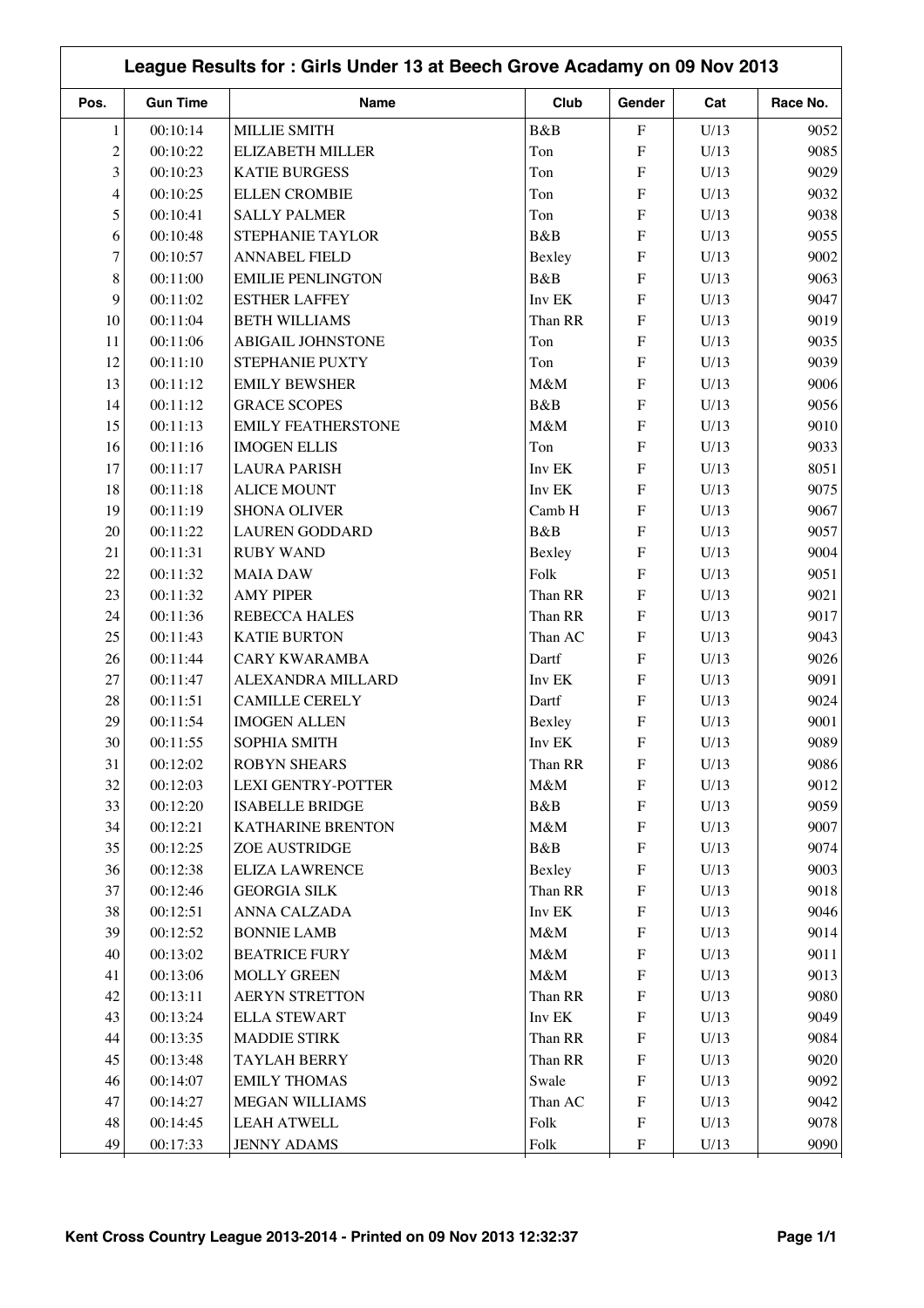|                |                 | League Results for: Girls Under 15 at Beech Grove Acadamy on 09 Nov 2013 |            |                           |      |          |
|----------------|-----------------|--------------------------------------------------------------------------|------------|---------------------------|------|----------|
| Pos.           | <b>Gun Time</b> | Name                                                                     | Club       | Gender                    | Cat  | Race No. |
| $\mathbf{1}$   | 00:10:49        | <b>SABRINA SINHA</b>                                                     | Camb H     | $\mathbf F$               | U/15 | 8082     |
| $\overline{c}$ | 00:11:27        | YASMIN AUSTRIDGE                                                         | B&B        | $\mathbf{F}$              | U/15 | 8074     |
| 3              | 00:11:29        | <b>NAOMI KINGSTON</b>                                                    | B&B        | F                         | U/15 | 8076     |
| 4              | 00:11:33        | <b>KELSEY FUSS</b>                                                       | B&B        | F                         | U/15 | 8065     |
| 5              | 00:11:42        | <b>GEORGINA TAYLOR</b>                                                   | B&B        | F                         | U/15 | 8062     |
| 6              | 00:11:43        | <b>CHLOE SHARP</b>                                                       | Dartf      | F                         | U/15 | 8031     |
| 7              | 00:11:46        | <b>EMILY BOND</b>                                                        | Inv EK     | F                         | U/15 | 8048     |
| 8              | 00:11:48        | <b>ELLA FOX</b>                                                          | Inv EK     | F                         | U/15 | 8047     |
| 9              | 00:11:57        | <b>ALICE RALPH</b>                                                       | Ton        | F                         | U/15 | 8039     |
| 10             | 00:12:06        | POLLY PITCAIRN-KNOWLES                                                   | Ton        | $\mathbf F$               | U/15 | 8038     |
| 11             | 00:12:18        | <b>JESSICA CARLEY</b>                                                    | Inv EK     | F                         | U/15 | 8049     |
| 12             | 00:12:27        | <b>LOLA WHEELER</b>                                                      | M&M        | F                         | U/15 | 8019     |
| 13             | 00:12:28        | <b>KARRIANNE BELL</b>                                                    | M&M        | F                         | U/15 | 8007     |
| 14             | 00:12:29        | <b>MARY GUY</b>                                                          | B&B        | $\mathbf F$               | U/15 | 8059     |
| 15             | 00:12:39        | <b>HOLLY FIELDER</b>                                                     | Inv EK     | F                         | U/15 | 8054     |
| 16             | 00:12:44        | <b>CHLOE KIBBLEWHITE</b>                                                 | B&B        | F                         | U/15 | 8068     |
| 17             | 00:12:53        | <b>SHANNON RISKEY</b>                                                    | B&B        | $\mathbf{F}$              | U/15 | 8061     |
| 18             | 00:12:56        | NICOLE EDMUNDS                                                           | C'mont Sch | F                         | U/15 | 8046     |
| 19             | 00:12:59        | <b>SARAH HALL</b>                                                        | Inv EK     | $\mathbf{F}$              | U/15 | 8052     |
| 20             | 00:13:01        | <b>JOSEPHINE EDMUNDS</b>                                                 | C'mont Sch | F                         | U/15 | 8045     |
| 21             | 00:13:02        | <b>AMY LEACH</b>                                                         | B&B        | $\mathbf F$               | U/15 | 8078     |
| 22             | 00:13:10        | <b>TAMSIN GEORGE</b>                                                     | M&M        | F                         | U/15 | 8012     |
| 23             | 00:13:14        | <b>REBECCA BURFORD</b>                                                   | Dartf      | $\mathbf{F}$              | U/15 | 8027     |
| 24             | 00:13:18        | <b>JOANNA CLOWES</b>                                                     | B&B        | F                         | U/15 | 8063     |
| 25             | 00:13:31        | <b>ELEANOR COHEN</b>                                                     | Ton        | F                         | U/15 | 8034     |
| 26             | 00:13:42        | <b>EMILY HALE</b>                                                        | Ton        | $\rm F$                   | U/15 | 8058     |
| 27             | 00:13:48        | <b>AILSA MACRAE</b>                                                      | Than AC    | F                         | U/15 | 8041     |
| 28             | 00:13:55        | <b>ROSIE FENTON</b>                                                      | Ton        | $\mathbf{F}$              | U/15 | 8035     |
| 29             | 00:13:58        | <b>KATIE BRIDGE</b>                                                      | M&M        | F                         | U/15 | 8008     |
| $30\,$         | 00:14:03        | <b>CHARLOTTE AVERY</b>                                                   | Folk       | $\boldsymbol{\mathrm{F}}$ | U/15 | 8055     |
| 31             | 00:14:11        | <b>MARIA WHITTACKER</b>                                                  | Inv EK     | $\boldsymbol{\mathrm{F}}$ | U/15 | 8053     |
| 32             | 00:14:15        | LETICIA DEMELO                                                           | Bexley     | $\mathbf F$               | U/15 | 8004     |
| 33             | 00:14:30        | <b>ZOE RUMMENS</b>                                                       | C'mont Sch | $\boldsymbol{\mathrm{F}}$ | U/15 | 8043     |
| 34             | 00:14:30        | <b>ELLIE COLEMAN</b>                                                     | Dartf      | $\boldsymbol{\mathrm{F}}$ | U/15 | 8028     |
| 35             | 00:14:44        | <b>KEALY GOLDSMITH</b>                                                   | Than RR    | $\mathbf F$               | U/15 | 8022     |
| 36             | 00:14:49        | <b>JADE FITT</b>                                                         | Camb H     | $\mathbf F$               | U/15 | 8083     |
| 37             | 00:14:49        | <b>TYRA DUFFUS</b>                                                       | M&M        | $\boldsymbol{\mathrm{F}}$ | U/15 | 8009     |
| 38             | 00:15:18        | <b>AMY HART</b>                                                          | Dartf      | $\mathbf F$               | U/15 | 8029     |
| 39             | 00:15:40        | PHOEBE COOPER                                                            | Bexley     | $\mathbf F$               | U/15 | 8005     |
| 40             | 00:15:41        | <b>JESSICA MASTERS</b>                                                   | <b>MPP</b> | $\mathbf F$               | U/15 | 8024     |
| 41             | 00:17:44        | <b>LAUREN DENNIS</b>                                                     | Folk       | $\mathbf F$               | U/15 | 8097     |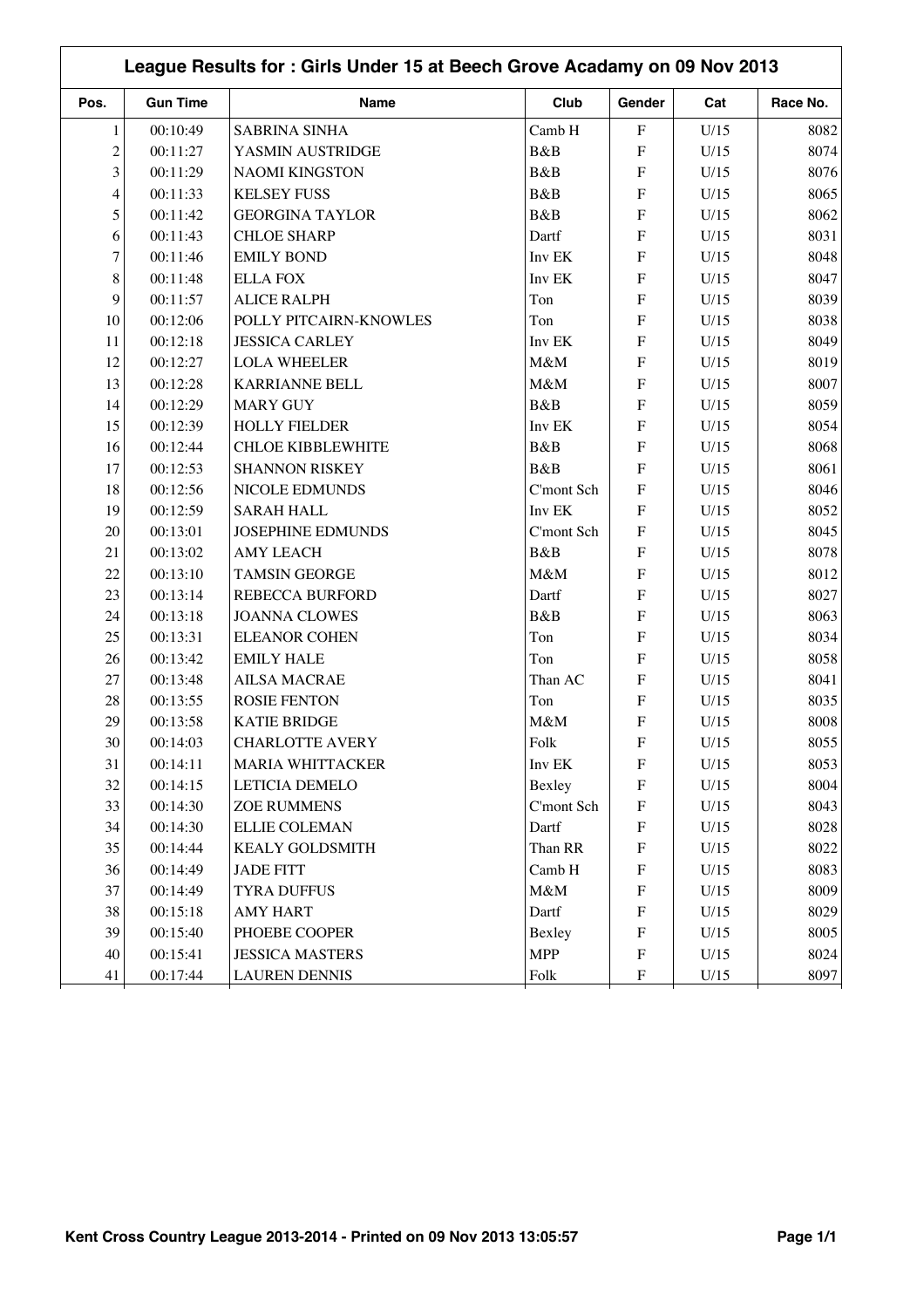|                | League Results for: Men Under 17 at Beech Grove Acadamy on 09 Nov 2013 |                          |            |             |      |          |  |
|----------------|------------------------------------------------------------------------|--------------------------|------------|-------------|------|----------|--|
| Pos.           | <b>Gun Time</b>                                                        | Name                     | Club       | Gender      | Cat  | Race No. |  |
| $\mathbf{1}$   | 00:16:57                                                               | <b>GEORGE DUGGAN</b>     | Ton        | $\mathbf M$ | U/17 | 2013     |  |
| $\overline{c}$ | 00:17:02                                                               | <b>WILL FULLER</b>       | B&B        | $\mathbf M$ | U/17 | 2055     |  |
| 3              | 00:17:18                                                               | <b>CHRISTOPHER COHEN</b> | Ton        | $\mathbf M$ | U/17 | 2012     |  |
| 4              | 00:17:30                                                               | <b>STUART BROWN</b>      | Ton        | $\mathbf M$ | U/17 | 2010     |  |
| 5              | 00:17:38                                                               | RICHARD WEBB             | B&B        | $\mathbf M$ | U/17 | 2057     |  |
| 6              | 00:17:42                                                               | <b>DYLAN RIGBY</b>       | Inv EK     | $\mathbf M$ | U/17 | 2026     |  |
| $\overline{7}$ | 00:17:43                                                               | MILES WEATHERSEED        | Ton        | $\mathbf M$ | U/17 | 2017     |  |
| 8              | 00:18:01                                                               | <b>JOSEPH O'HARA</b>     | Bexley     | $\mathbf M$ | U/17 | 2003     |  |
| 9              | 00:18:02                                                               | <b>DECLAN BURTON</b>     | Ashf AC    | $\mathbf M$ | U/17 | 2075     |  |
| 10             | 00:18:07                                                               | <b>JAMES PITCHER</b>     | Inv EK     | $\mathbf M$ | U/17 | 2022     |  |
| 11             | 00:18:08                                                               | <b>STEPHEN BALL</b>      | Camb H     | $\mathbf M$ | U/17 | 2039     |  |
| 12             | 00:18:11                                                               | <b>BEN MATTHEWS</b>      | Bexley     | $\mathbf M$ | U/17 | 2005     |  |
| 13             | 00:18:18                                                               | <b>TIM FAES</b>          | Ton        | $\mathbf M$ | U/17 | 2014     |  |
| 14             | 00:18:23                                                               | <b>BEN MURPHY</b>        | Ton        | $\mathbf M$ | U/17 | 2046     |  |
| 15             | 00:18:26                                                               | WILLIAM WHITMORE         | Ton        | M           | U/17 | 2018     |  |
| 16             | 00:18:31                                                               | <b>NILS MENZ</b>         | <b>BGA</b> | M           | U/17 | 2001     |  |
| 17             | 00:18:50                                                               | THOMAS DESBOROUGH        | B&B        | M           | U/17 | 2053     |  |
| 18             | 00:18:51                                                               | <b>ANDRE STONE</b>       | Bexley     | $\mathbf M$ | U/17 | 2006     |  |
| 19             | 00:18:51                                                               | <b>JOE CRAWFORD</b>      | Bexley     | $\mathbf M$ | U/17 | 2004     |  |
| 20             | 00:18:54                                                               | <b>LEWIS CAILES</b>      | Dartf      | $\mathbf M$ | U/17 | 2031     |  |
| 21             | 00:19:00                                                               | <b>MAX SHEPLEY</b>       | Inv EK     | $\mathbf M$ | U/17 | 2021     |  |
| 22             | 00:19:20                                                               | <b>BARNEY HOWARD</b>     | Inv EK     | $\mathbf M$ | U/17 | 2023     |  |
| 23             | 00:19:22                                                               | <b>BAILEY STICKINGS</b>  | B&B        | $\mathbf M$ | U/17 | 2049     |  |
| 24             | 00:19:31                                                               | <b>JOSEPH HOLLAND</b>    | Padd W     | $\mathbf M$ | U/17 | 2060     |  |
| 25             | 00:19:33                                                               | <b>JAMIE ATKINS</b>      | Dartf      | $\mathbf M$ | U/17 | 2032     |  |
| 26             | 00:19:34                                                               | <b>JAMIE CARLEY</b>      | Inv EK     | $\mathbf M$ | U/17 | 2077     |  |
| 27             | 00:19:36                                                               | <b>CALLUM WARD</b>       | Dartf      | $\mathbf M$ | U/17 | 2030     |  |
| 28             | 00:19:41                                                               | <b>BEN HALL</b>          | Inv EK     | $\mathbf M$ | U/17 | 2024     |  |
| 29             | 00:19:46                                                               | <b>CONNOR BURFORD</b>    | Dartf      | $\mathbf M$ | U/17 | 2028     |  |
| 30             | 00:20:23                                                               | <b>CAMERON PAYAS</b>     | M&M        | M           | U/17 | 2048     |  |
| 31             | 00:20:37                                                               | PETER MILLS              | Ton        | M           | U/17 | 2063     |  |
| 32             | 00:20:42                                                               | <b>SAM AVIS</b>          | Ton        | M           | U/17 | 2009     |  |
| 33             | 00:20:52                                                               | FREDDIE VON KAUFMANN     | Ton        | M           | U/17 | 2045     |  |
| 34             | 00:21:19                                                               | <b>BOBBY HARROP</b>      | Inv EK     | M           | U/17 | 2027     |  |
| 35             | 00:21:56                                                               | <b>JOSHUA BEER</b>       | $M\&M$     | $\mathbf M$ | U/17 | 2078     |  |
| 36             | 00:23:21                                                               | <b>JACK SCATCHARD</b>    | Than RR    | $\mathbf M$ | U/17 | 2008     |  |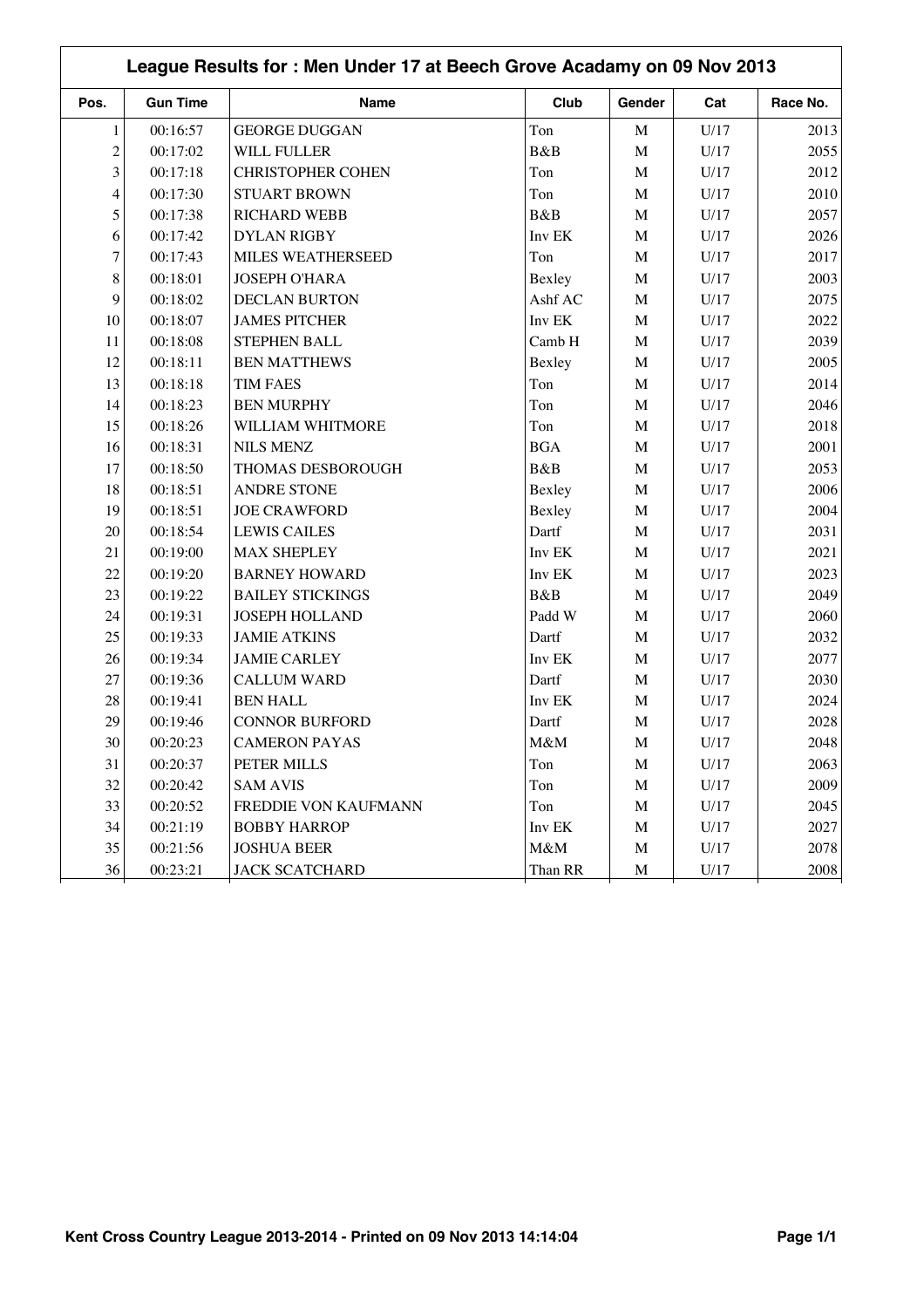|      | League Results for: Men Under 20 at Beech Grove Acadamy on 09 Nov 2013 |                            |            |        |      |          |  |
|------|------------------------------------------------------------------------|----------------------------|------------|--------|------|----------|--|
| Pos. | <b>Gun Time</b>                                                        | <b>Name</b>                | Club       | Gender | Cat  | Race No. |  |
|      | 00:16:46                                                               | <b>ROBBIE FARNHAM-ROSE</b> | Ton        | M      | U/20 | 1017     |  |
| 2    | 00:16:57                                                               | <b>ADAM WRIGHT</b>         | Camb H     | M      | U/20 | 347      |  |
| 3    | 00:16:58                                                               | <b>COREY DE'ATH</b>        | Ton        | M      | U/20 | 1014     |  |
| 4    | 00:17:06                                                               | <b>JAMES WEST</b>          | Ton        | M      | U/20 | 1023     |  |
| 5    | 00:17:55                                                               | <b>CALVIN FUSS</b>         | B&B        | M      | U/20 | 1039     |  |
| 6    | 00:17:59                                                               | NICHOLAS ARMSTRONG         | Bexley     | M      | U/20 | 1011     |  |
| 7    | 00:18:08                                                               | PHILIP HULEATT             | <b>BGA</b> | M      | U/20 | 1001     |  |
| 8    | 00:18:18                                                               | WILLIAM RUIZ               | B&B        | M      | U/20 | 303      |  |
| 9    | 00:18:22                                                               | <b>JAMES WILLIAMSON</b>    | Ton        | M      | U/20 | 1024     |  |
| 10   | 00:18:35                                                               | <b>KENT MEIER</b>          | <b>BGA</b> | M      | U/20 | 1002     |  |
| 11   | 00:18:52                                                               | <b>ALEX CAMERON</b>        | Dartf      | M      | U/20 | 2029     |  |
| 12   | 00:19:01                                                               | WILLIAM STOCKWELL          | Inv EK     | M      | U/20 | 1025     |  |
| 13   | 00:19:38                                                               | <b>MICHAEL JARVIS</b>      | Dartf      | M      | U/20 | 1028     |  |
| 14   | 00:20:48                                                               | <b>HEINRICH KING</b>       | <b>BGA</b> | M      | U/20 | 1051     |  |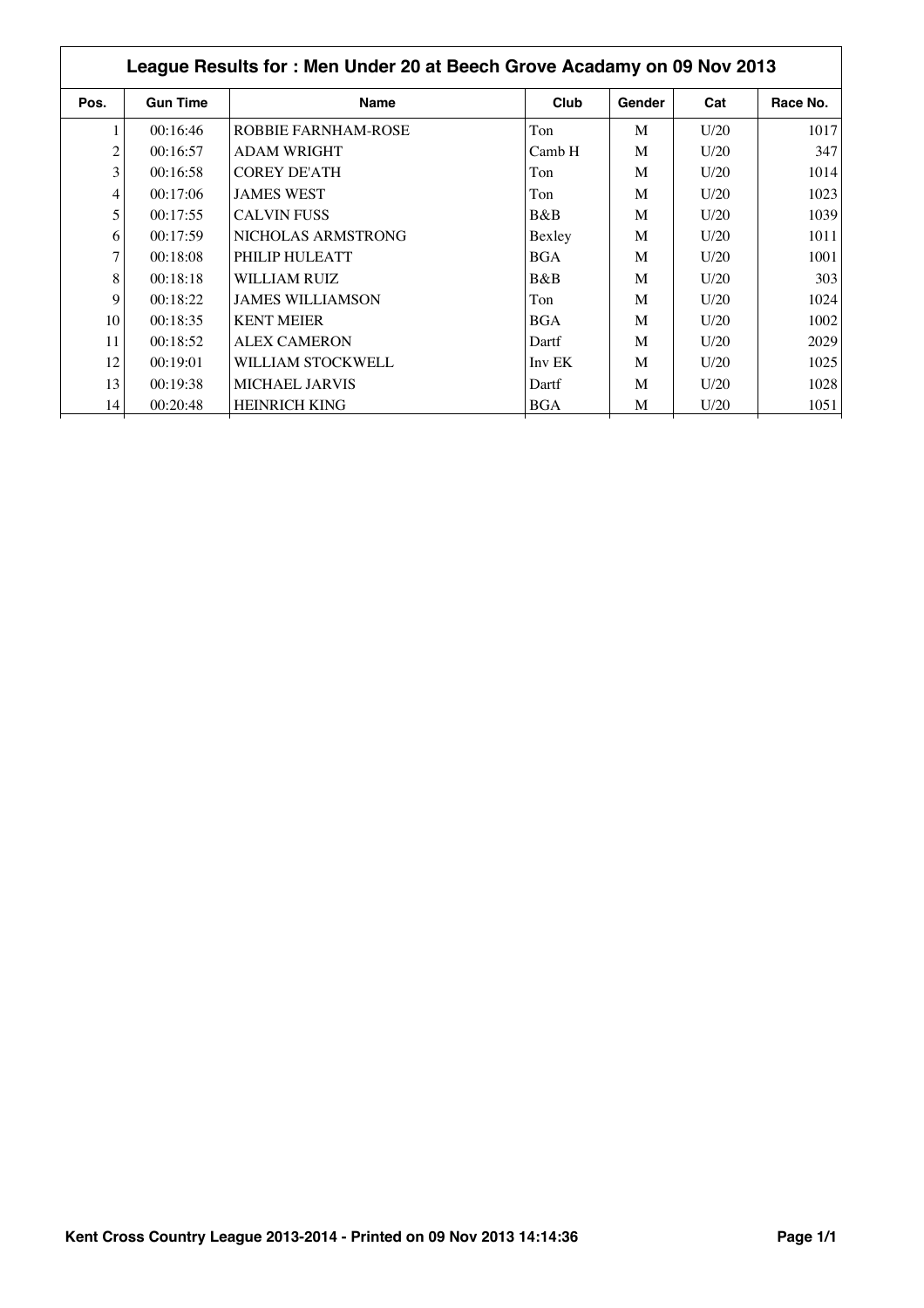|                | League Results for: Senior Women at Beech Grove Acadamy on 09 Nov 2013 |                            |            |                           |                 |          |  |
|----------------|------------------------------------------------------------------------|----------------------------|------------|---------------------------|-----------------|----------|--|
| Pos.           | <b>Gun Time</b>                                                        | <b>Name</b>                | Club       | Gender                    | Cat             | Race No. |  |
| $\mathbf{1}$   | 00:18:49                                                               | <b>ALEX CLAY</b>           | Inv EK     | $\mathbf F$               | U/20            | 6013     |  |
| $\overline{c}$ | 00:19:41                                                               | NICOLE TAYLOR              | Ton        | $\mathbf{F}$              | U/20            | 6010     |  |
| 3              | 00:20:14                                                               | <b>ALICE HEATHER-HAYES</b> | Tun W      | $\mathbf F$               | V35             | 5106     |  |
| 4              | 00:20:34                                                               | <b>MARIA HESLOP</b>        | Padd W     | $\mathbf F$               | V <sub>45</sub> | 5206     |  |
| 5              | 00:20:48                                                               | <b>RONA LOUBSER</b>        | Folk       | $\mathbf F$               | Senior          | 5088     |  |
| 6              | 00:20:52                                                               | <b>EMILY MCKANE</b>        | Inv EK     | $\mathbf F$               | U/20            | 6012     |  |
| $\overline{7}$ | 00:20:55                                                               | HANNAH MILLER              | M&M        | $\mathbf F$               | Senior          | 5013     |  |
| $\,8\,$        | 00:20:57                                                               | <b>JENNY FOWLER</b>        | M&M        | $\boldsymbol{\mathrm{F}}$ | V35             | 5010     |  |
| 9              | 00:20:58                                                               | <b>LOUISE KNIGHT</b>       | M&M        | F                         | V40             | 5014     |  |
| 10             | 00:21:01                                                               | <b>JENNIE BUTLER</b>       | B&B        | $\mathbf{F}$              | V40             | 5133     |  |
| 11             | 00:21:12                                                               | <b>DANI CHATTENTON</b>     | M&M        | $\mathbf F$               | U/20            | 6004     |  |
| 12             | 00:21:32                                                               | DEBORAH COYLE              | G'wich T   | $\mathbf F$               | V35             | 5046     |  |
| 13             | 00:21:38                                                               | <b>REBECCA WILBY</b>       | Dartf      | $\mathbf F$               | U/20            | 6007     |  |
| 14             | 00:21:44                                                               | <b>CAROLE PENNLINGTON</b>  | B&B        | $\mathbf F$               | V35             | 5138     |  |
| 15             | 00:21:50                                                               | <b>CATH STIBBS</b>         | Kent       | $\mathbf F$               | V35             | 5063     |  |
| 16             | 00:21:55                                                               | <b>AMY CLEMENTS</b>        | Kent       | F                         | Senior          | 5068     |  |
| 17             | 00:22:02                                                               | <b>DEBBIE HOPE</b>         | M&M        | $\mathbf F$               | V35             | 5015     |  |
| 18             | 00:22:07                                                               | <b>JANE BRADSHAW</b>       | B&B        | F                         | V40             | 5132     |  |
| 19             | 00:22:17                                                               | <b>HELEN WHEELER</b>       | S.Kent     | $\mathbf F$               | V <sub>45</sub> | 5205     |  |
| 20             | 00:22:35                                                               | <b>CHRISTINE COSTIFF</b>   | S.London   | $\mathbf F$               | V50             | 5026     |  |
| 21             | 00:22:38                                                               | NIKKI GOODWIN              | Folk       | $\mathbf F$               | Senior          | 5089     |  |
| 22             | 00:22:42                                                               | KYLARA HASSALL             | Folk       | $\mathbf F$               | Senior          | 5086     |  |
| 23             | 00:22:43                                                               | <b>SARAH BELAON</b>        | B&B        | $\mathbf{F}$              | Senior          | 5131     |  |
| 24             | 00:22:43                                                               | <b>SHARON HAWKINS</b>      | Inv EK     | F                         | V <sub>45</sub> | 5160     |  |
| 25             | 00:22:44                                                               | PRU CLEMENTS               | Tun W      | $\mathbf{F}$              | V35             | 5107     |  |
| 26             | 00:22:45                                                               | <b>JEANNETTE WHITE</b>     | Tun W      | $\boldsymbol{\mathrm{F}}$ | V <sub>45</sub> | 5103     |  |
| 27             | 00:22:46                                                               | <b>SARAH DOWLING</b>       | G'wich T   | $\mathbf{F}$              | V40             | 5053     |  |
| 28             | 00:22:50                                                               | <b>CHARLOTTE STICKINGS</b> | B&B        | $\mathbf F$               | V40             | 5146     |  |
| 29             | 00:22:51                                                               | RACHAEL STEWART            | M&M        | $\mathbf F$               | V35             | 5016     |  |
| $30\,$         | 00:22:59                                                               | STEPHANIE HEARN            | $M\&M$     | $\mathbf F$               | Senior          | 5194     |  |
| 31             | 00:23:02                                                               | <b>LISA CLIFFORD</b>       | Dartf      | F                         | V35             | 5019     |  |
| 32             | 00:23:12                                                               | <b>CLAIRE WILKINS</b>      | $M\&M$     | ${\bf F}$                 | Senior          | 5017     |  |
| 33             | 00:23:26                                                               | <b>KATIE RAY</b>           | Kent       | $\mathbf F$               | Senior          | 5214     |  |
| 34             | 00:23:31                                                               | ZOE NEALE                  | Folk       | $\mathbf F$               | V35             | 5213     |  |
| 35             | 00:23:43                                                               | <b>KATE WILLIAMS</b>       | Kent       | ${\bf F}$                 | V <sub>45</sub> | 5056     |  |
| 36             | 00:23:53                                                               | <b>ROSA TOWNSEND</b>       | Tun W      | $\mathbf F$               | Senior          | 5104     |  |
| 37             | 00:23:55                                                               | REBECCA BRYANT             | M&M        | $\mathbf F$               | Senior          | 5018     |  |
| 38             | 00:23:58                                                               | <b>LISA REID</b>           | Dartf      | ${\bf F}$                 | Senior          | 5023     |  |
| 39             | 00:24:04                                                               | LUCY PITCAIRN-KNOWLES      | Ton        | $\boldsymbol{\mathrm{F}}$ | V <sub>45</sub> | 5129     |  |
| 40             | 00:24:07                                                               | <b>JESSIE HOUGHTON</b>     | <b>UKC</b> | $\rm F$                   | Senior          | 5167     |  |
| 41             | 00:24:09                                                               | <b>JILLIAN HOLFORD</b>     | Tun W      | $\mathbf F$               | V40             | 5098     |  |
| 42             | 00:24:10                                                               | <b>LESLEY MERCER</b>       | Tun W      | $\rm F$                   | V35             | 5110     |  |
| 43             | 00:24:15                                                               | <b>SARAH KENYON</b>        | $M\&M$     | $\mathbf F$               | V40             | 5012     |  |
| 44             | 00:24:37                                                               | MELISSA SPURLING           | <b>UKC</b> | $\rm F$                   | Senior          | 5169     |  |
| 45             | 00:24:39                                                               | LUCY OLIVER-WELSH          | Camb H     | ${\bf F}$                 | Senior          | 5079     |  |
| 46             | 00:24:39                                                               | <b>LUCY WEEKES</b>         | Folk       | $\boldsymbol{\mathrm{F}}$ | Senior          | 5084     |  |
| 47             | 00:24:48                                                               | <b>ELLIE GRAY</b>          | Inv EK     | ${\bf F}$                 | Senior          | 5210     |  |
| 48             | 00:24:50                                                               | <b>ESTELLE FENTON</b>      | Ton        | $\mathbf F$               | V50             | 5028     |  |
| 49             | 00:24:57                                                               | <b>JESSICA DANDO</b>       | Dartf      | $\mathbf F$               | Senior          | 5020     |  |
| 50             | 00:25:00                                                               | <b>SIOBHAN BURKE</b>       | Kent       | $\rm F$                   | Senior          | 5062     |  |
|                |                                                                        |                            |            |                           |                 |          |  |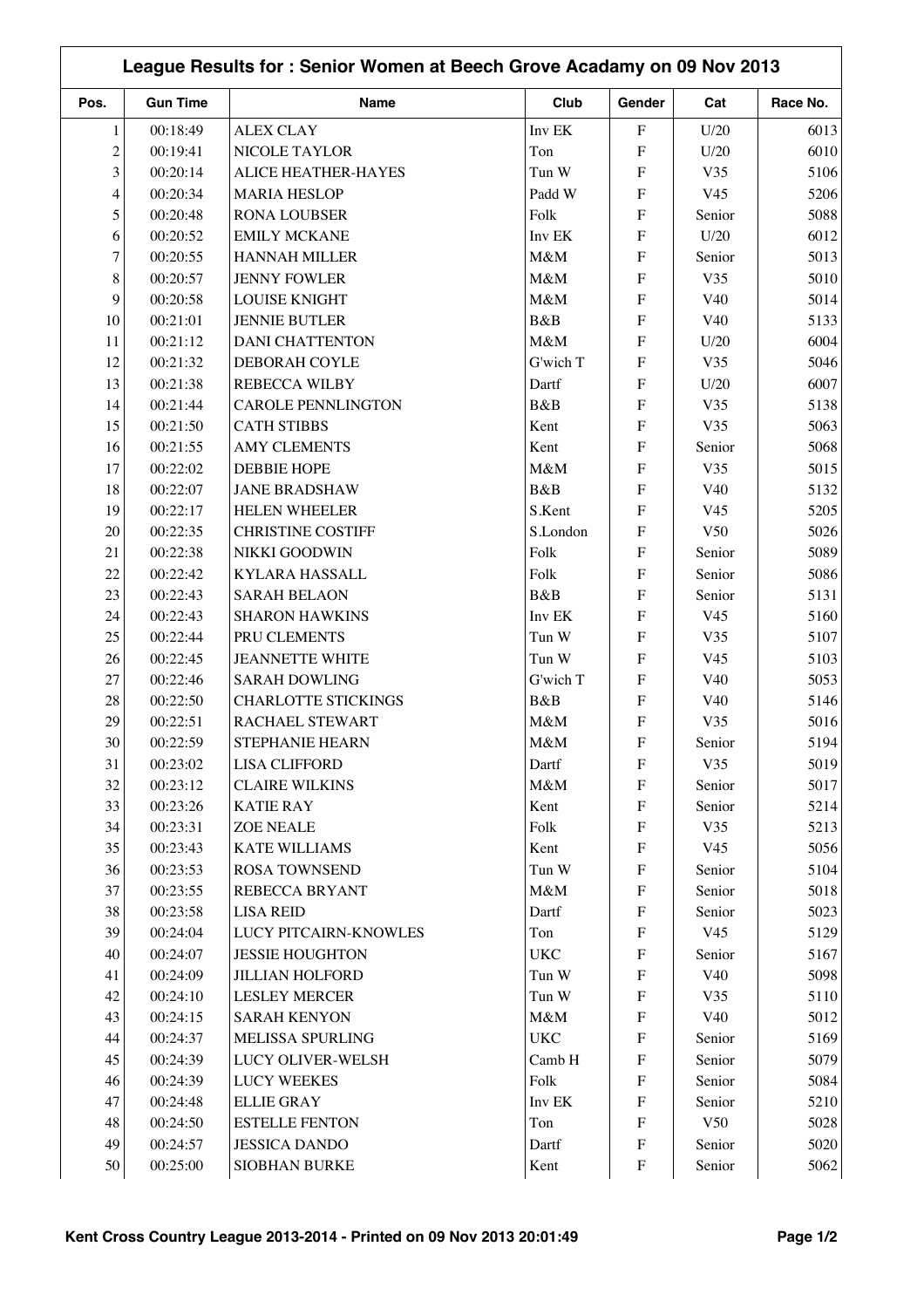|        | League Results for: Senior Women at Beech Grove Acadamy on 09 Nov 2013 |                           |          |                           |                 |          |  |
|--------|------------------------------------------------------------------------|---------------------------|----------|---------------------------|-----------------|----------|--|
| Pos.   | <b>Gun Time</b>                                                        | Name                      | Club     | Gender                    | Cat             | Race No. |  |
| 51     | 00:25:11                                                               | <b>LAURA CRANE</b>        | Bexley   | $\boldsymbol{\mathrm{F}}$ | Senior          | 5001     |  |
| 52     | 00:25:15                                                               | <b>ELLIE BROWN</b>        | Kent     | $\mathbf{F}$              | V <sub>45</sub> | 5055     |  |
| 53     | 00:25:16                                                               | <b>CAROLINE CURTIS</b>    | Folk     | $\mathbf F$               | V <sub>45</sub> | 5092     |  |
| 54     | 00:25:19                                                               | VICKY TALBOT-ROSNER       | Inv EK   | $\mathbf F$               | V <sub>50</sub> | 5161     |  |
| 55     | 00:25:30                                                               | <b>LYNNE MORGAN</b>       | Dartf    | $\mathbf F$               | V35             | 5022     |  |
| 56     | 00:25:36                                                               | <b>ABIGAIL KINGSTON</b>   | B&B      | $\mathbf F$               | Senior          | 5149     |  |
| 57     | 00:25:49                                                               | <b>CLAIRE AUSTRIDGE</b>   | B&B      | $\mathbf F$               | V <sub>45</sub> | 5147     |  |
| 58     | 00:25:58                                                               | <b>CATHY HUGHES</b>       | Ton      | $\mathbf{F}$              | V <sub>45</sub> | 5208     |  |
| 59     | 00:26:03                                                               | <b>EMMA AVIS</b>          | Ton      | $\mathbf F$               | V <sub>45</sub> | 5207     |  |
| 60     | 00:26:19                                                               | <b>JANE HINNE</b>         | G'wich T | $\mathbf F$               | V <sub>50</sub> | 5051     |  |
| 61     | 00:26:21                                                               | <b>TRACY AMOS</b>         | Folk     | $\mathbf F$               | V <sub>45</sub> | 5091     |  |
| 62     | 00:26:22                                                               | STEPHANIE WOOD            | Dartf    | $\mathbf F$               | V <sub>45</sub> | 5025     |  |
| 63     | 00:26:23                                                               | <b>CATHERINE O'CONNOR</b> | Folk     | $\mathbf F$               | V40             | 5090     |  |
| 64     | 00:26:31                                                               | MONICA WHITFIELD          | Camb H   | $\mathbf F$               | V <sub>45</sub> | 5082     |  |
| 65     | 00:27:04                                                               | <b>SILVIA FERREIRA</b>    | Kent     | $\mathbf F$               | V <sub>50</sub> | 5165     |  |
| 66     | 00:27:08                                                               | <b>LUCY HINE</b>          | Camb H   | $\mathbf F$               | V <sub>50</sub> | 5209     |  |
| 67     | 00:28:14                                                               | <b>NADJA BROUWER</b>      | G'wich T | $\mathbf{F}$              | Senior          | 5202     |  |
| 68     | 00:28:14                                                               | <b>JULIE HIBBARD</b>      | Dartf RR | $\mathbf F$               | V <sub>50</sub> | 5152     |  |
| 69     | 00:28:20                                                               | <b>CAROLINE EVANS</b>     | Kent     | $\mathbf F$               | V <sub>50</sub> | 5057     |  |
| 70     | 00:28:35                                                               | <b>SUSAN EDWARDS</b>      | Camb H   | $\mathbf F$               | V <sub>55</sub> | 5070     |  |
| 71     | 00:28:38                                                               | <b>GEMMA RICHARDSON</b>   | Tun W    | $\mathbf F$               | Senior          | 5102     |  |
| 72     | 00:28:50                                                               | <b>DAWN DOBBERSON</b>     | Bexley   | $\mathbf F$               | V <sub>45</sub> | 5007     |  |
| 73     | 00:29:17                                                               | <b>FRANCES NESTOR</b>     | Camb H   | $\mathbf{F}$              | V <sub>45</sub> | 5078     |  |
| 74     | 00:29:37                                                               | <b>JANNET RICKETTS</b>    | Kent     | $\mathbf{F}$              | V40             | 5066     |  |
| 75     | 00:29:55                                                               | MARIA MACDONALD           | Camb H   | $\mathbf{F}$              | V60             | 5075     |  |
| 76     | 00:30:09                                                               | <b>TINA EKE</b>           | Folk     | $\mathbf F$               | V50             | 5095     |  |
| 77     | 00:30:10                                                               | <b>EMMALONG</b>           | Folk     | $\mathbf F$               | V <sub>45</sub> | 5203     |  |
| 78     | 00:30:16                                                               | <b>EMMA HARKINS</b>       | G'wich T | $\boldsymbol{\mathrm{F}}$ | Senior          | 5050     |  |
| 79     | 00:30:33                                                               | <b>TERESA MURPHY</b>      | Kent     | $\mathbf F$               | V35             | 5060     |  |
| $80\,$ | 00:31:07                                                               | ELIZABETH LAWRENCE        | Bexley   | ${\bf F}$                 | V40             | 5212     |  |
| 81     | 00:31:22                                                               | <b>JODIE JACKMAN</b>      | S.Kent   | ${\bf F}$                 | Senior          | 5215     |  |
| 82     | 00:31:42                                                               | <b>SUE HYDE</b>           | Bexley   | $\boldsymbol{\mathrm{F}}$ | V40             | 5211     |  |
| 83     | 00:31:53                                                               | <b>ANNABELLE HADLOW</b>   | Kent     | ${\bf F}$                 | V <sub>55</sub> | 5067     |  |
| 84     | 00:32:40                                                               | <b>BETTY FEREBEE</b>      | Bexley   | $\boldsymbol{\mathrm{F}}$ | V <sub>45</sub> | 5171     |  |
| 85     | 00:33:16                                                               | <b>JOANNE ROE</b>         | Bexley   | $\boldsymbol{\mathrm{F}}$ | V <sub>45</sub> | 5184     |  |
| 86     | 00:34:26                                                               | <b>JACKIE RIDOUT</b>      | Dartf RR | $\boldsymbol{\mathrm{F}}$ | V <sub>55</sub> | 5153     |  |
| 87     | 00:34:40                                                               | <b>JAN JONES</b>          | Bexley   | ${\bf F}$                 | V50             | 5185     |  |
| $88\,$ | 00:35:19                                                               | ELIZABETH HORSLEY         | Camb H   | $\boldsymbol{\mathrm{F}}$ | V50             | 5074     |  |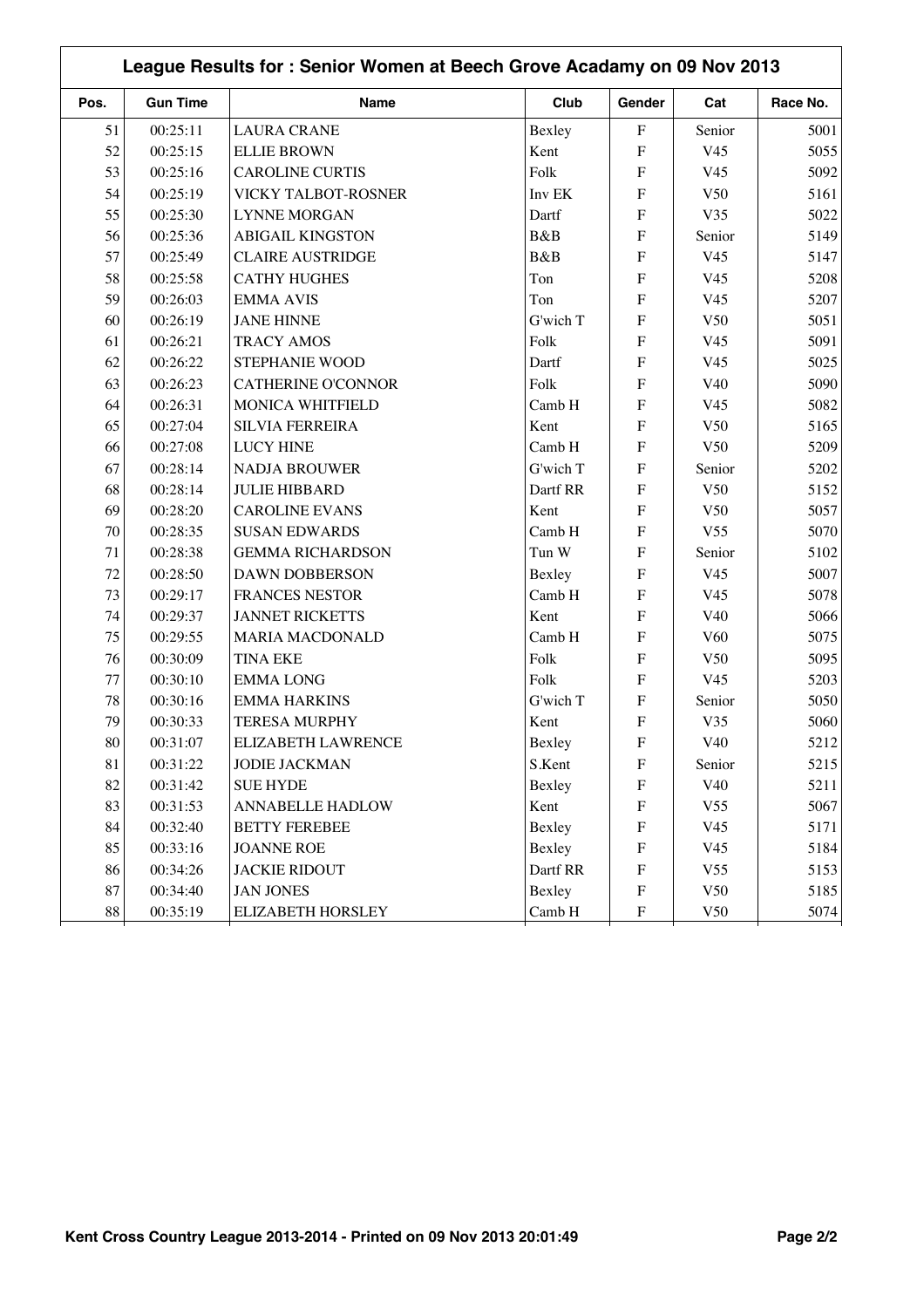|      | League Results for: Veteran Men Over 70 at Beech Grove Acadamy on 09 Nov 2013 |                 |       |        |     |          |  |
|------|-------------------------------------------------------------------------------|-----------------|-------|--------|-----|----------|--|
| Pos. | <b>Gun Time</b>                                                               | <b>Name</b>     | Club  | Gender | Cat | Race No. |  |
|      | 00:28:38                                                                      | 'ERIC SCHOFIELD | Tun W | M      | V70 | 178      |  |
|      | 00:40:30                                                                      | BRYON TAYLOR    | Tun W | M      | V70 | 335      |  |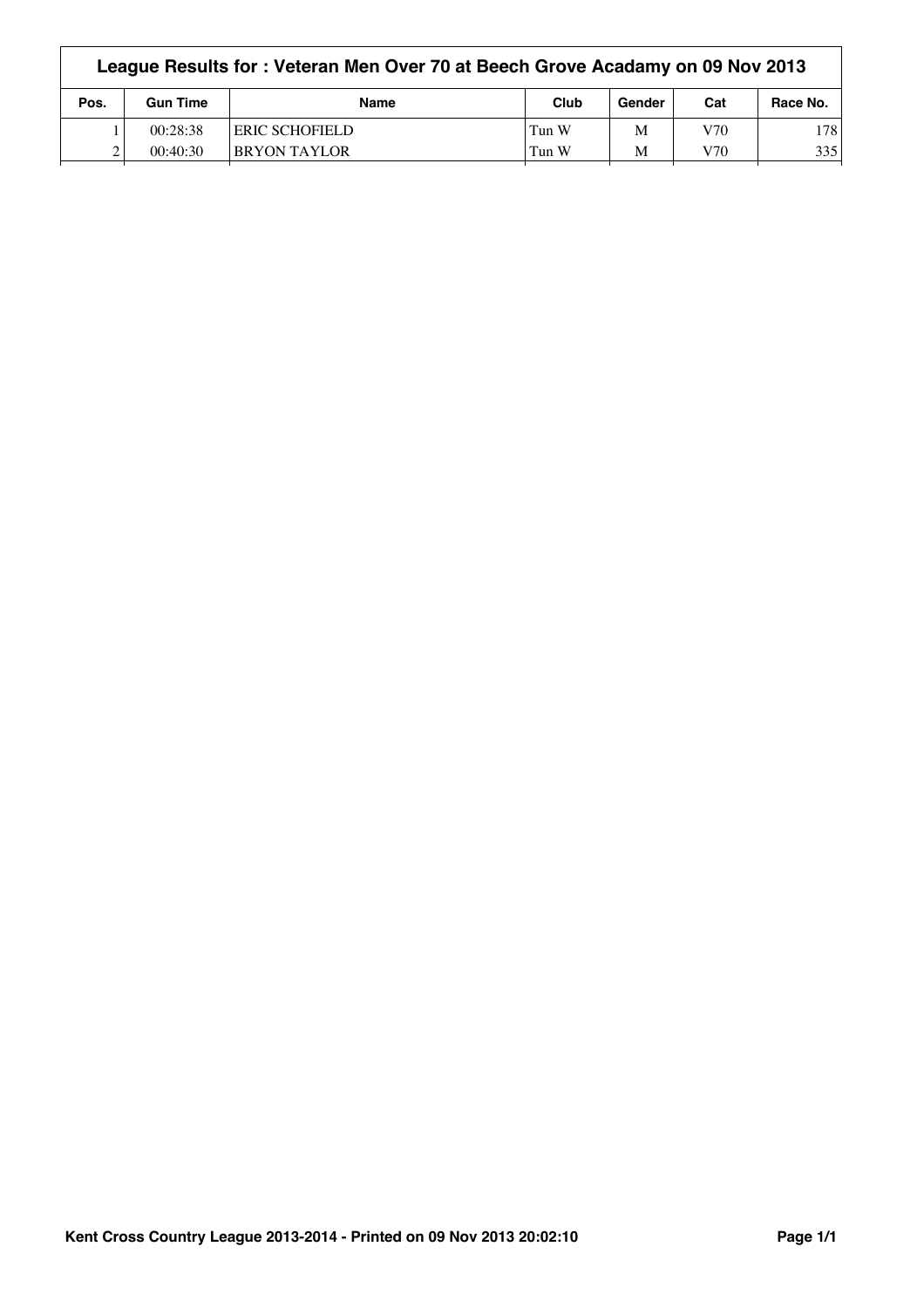|                | League Results for: Women Under 17 at Beech Grove Acadamy on 09 Nov 2013 |                          |        |                |      |          |  |  |
|----------------|--------------------------------------------------------------------------|--------------------------|--------|----------------|------|----------|--|--|
| Pos.           | <b>Gun Time</b>                                                          | <b>Name</b>              | Club   | Gender         | Cat  | Race No. |  |  |
| $\mathbf{1}$   | 00:12:20                                                                 | <b>BOBBY CLAY</b>        | Inv EK | $\overline{F}$ | U/17 | 7019     |  |  |
| $\overline{2}$ | 00:12:59                                                                 | <b>AMY OLD</b>           | Inv EK | F              | U/17 | 7022     |  |  |
| 3              | 00:13:03                                                                 | NIAMH BRIDSON-HUBBARD    | B&B    | F              | U/17 | 7035     |  |  |
| 4              | 00:13:25                                                                 | <b>SIAN DRISCOLL</b>     | Ton    | F              | U/17 | 7040     |  |  |
| 5              | 00:13:30                                                                 | <b>CHARLOTTE HARWOOD</b> | M&M    | F              | U/17 | 7010     |  |  |
| 6              | 00:13:38                                                                 | <b>LILLY COWARD</b>      | Inv EK | F              | U/17 | 7021     |  |  |
| 7              | 00:13:40                                                                 | <b>ABBIE FOX</b>         | Inv EK | F              | U/17 | 7020     |  |  |
| 8              | 00:13:47                                                                 | <b>CHARLOTTE RHULE</b>   | B&B    | $\mathbf{F}$   | U/17 | 7037     |  |  |
| 9              | 00:13:54                                                                 | <b>ANNA MYERS</b>        | B&B    | F              | U/17 | 7032     |  |  |
| 10             | 00:13:59                                                                 | <b>ANNA WESTON</b>       | Inv EK | F              | U/17 | 7049     |  |  |
| 11             | 00:14:38                                                                 | <b>LEAH EVERSON</b>      | B&B    | $\mathbf{F}$   | U/17 | 7036     |  |  |
| 12             | 00:14:42                                                                 | LYDIA GALLYER-BARNETT    | Inv EK | F              | U/17 | 7023     |  |  |
| 13             | 00:14:50                                                                 | RACHEL CAMERON-POTTER    | M&M    | F              | U/17 | 7009     |  |  |
| 14             | 00:14:57                                                                 | <b>LUCY SIDEY</b>        | B&B    | $\mathbf{F}$   | U/17 | 7033     |  |  |
| 15             | 00:15:02                                                                 | <b>SAMANTHA LEIGHTON</b> | B&B    | F              | U/17 | 7031     |  |  |
| 16             | 00:15:03                                                                 | HANNAH CZARNOWSKI        | Ton    | F              | U/17 | 7014     |  |  |
| 17             | 00:15:08                                                                 | SONIA WOOLHOUSE          | B&B    | $\mathbf{F}$   | U/17 | 7034     |  |  |
| 18             | 00:15:45                                                                 | ELLEN PITCAIRN-KNOWLES   | Ton    | F              | U/17 | 7028     |  |  |
| 19             | 00:15:46                                                                 | <b>JENNY SHEASBY</b>     | B&B    | F              | U/17 | 7038     |  |  |
| 20             | 00:17:31                                                                 | <b>BONNIE MAUGEY</b>     | Dartf  | F              | U/17 | 7013     |  |  |
| 21             | 00:17:39                                                                 | <b>CHLOE HAFFENDEN</b>   | B&B    | F              | U/17 | 7030     |  |  |
| 22             | 00:17:50                                                                 | <b>ELEANOR WINCH</b>     | Bexley | $\mathbf{F}$   | U/17 | 7004     |  |  |
| 23             | 00:18:42                                                                 | <b>LEANNE YORE</b>       | Folk   | F              | U/17 | 7024     |  |  |